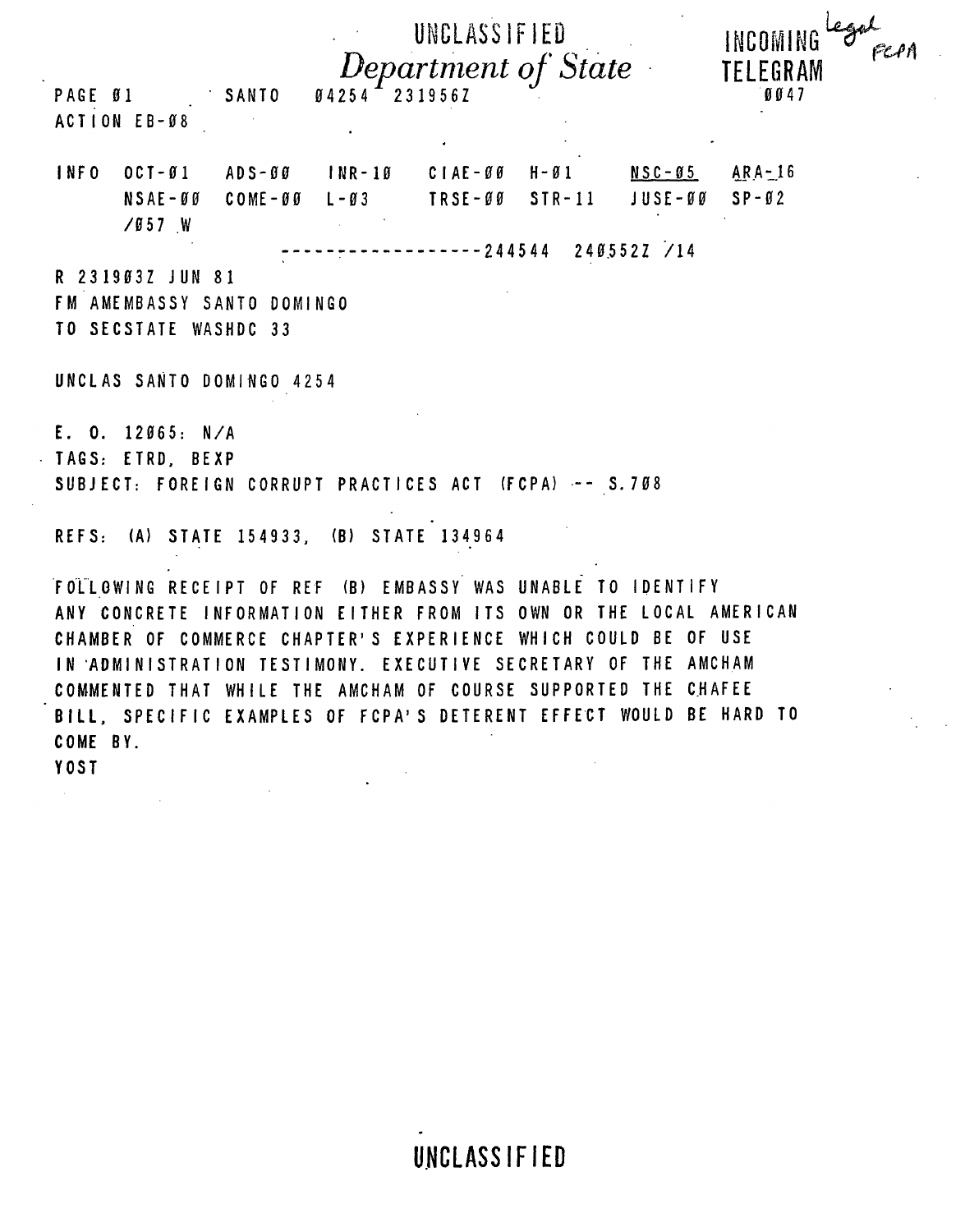| PAGE 01     | ACTION EB-08                                                                                              | COTONO                 | Ø1116                            | UNCLASSIFIED<br>Department of State<br>1713017 |                           | $\mathcal{L}^{\mathcal{L}}$ | INCOMING legal FCPA<br>TELEGRAM<br>$-7484$ |  |
|-------------|-----------------------------------------------------------------------------------------------------------|------------------------|----------------------------------|------------------------------------------------|---------------------------|-----------------------------|--------------------------------------------|--|
| <b>INFO</b> | $OCI - 01$<br>$NSAE - 00$<br>/050 W                                                                       | ADS-00<br>$COME - 0.0$ | $1$ NR-10<br>$L - \varnothing 3$ | AF-10 CIAE-00 H-01<br>TRSE-00 STR-10           | $--- 973552 1802242 / 64$ | JUSE-00                     | $NSC-05$<br>$SP-02$                        |  |
|             | R 171146Z JUN 81<br>FM AMEMBASSY COTONOU<br>TO SECSTATE WASHDC 3553                                       |                        |                                  |                                                |                           |                             |                                            |  |
|             | UNCLAS COTONOU 1116<br>E. 0. 12065: N/A<br>TAGS: ETRD, BEXP, DM<br>SUBJECT: FOREIGN CORRUPT PRACTICES ACT |                        |                                  |                                                |                           |                             |                                            |  |
|             | REF: A. STATE 134964 B. STATE                                                                             |                        |                                  | 154933                                         |                           |                             |                                            |  |

1. U.S. EXPORTS TO BENIN ARE SMALL (14.9 MILLION DOLLARS IN 1980) AND CONSIST MOSTLY OF MANUFACTURED AND CAPITAL GOODS. ONLY ONE U.S. FIRM HAS HAD A CONTRACT FOR OPERATIONS WITHIN BEN C IN RECENT YEARS, AND THAT ACTIVITY WAS IN CONNECTION WITH A USAID-FINANCED PROJECT.

2. WITHIN THIS LIMITED CONTEXT, WE KNOW OF NO CONCRETE INSTANCES IN WHICH THE FCPA HAS HAD A DETERRENT EFFECT ON U.S. FIRMS OR HAS CREATED IRRITATIONS IN BILATERAL RELATIONS. BULLINGTON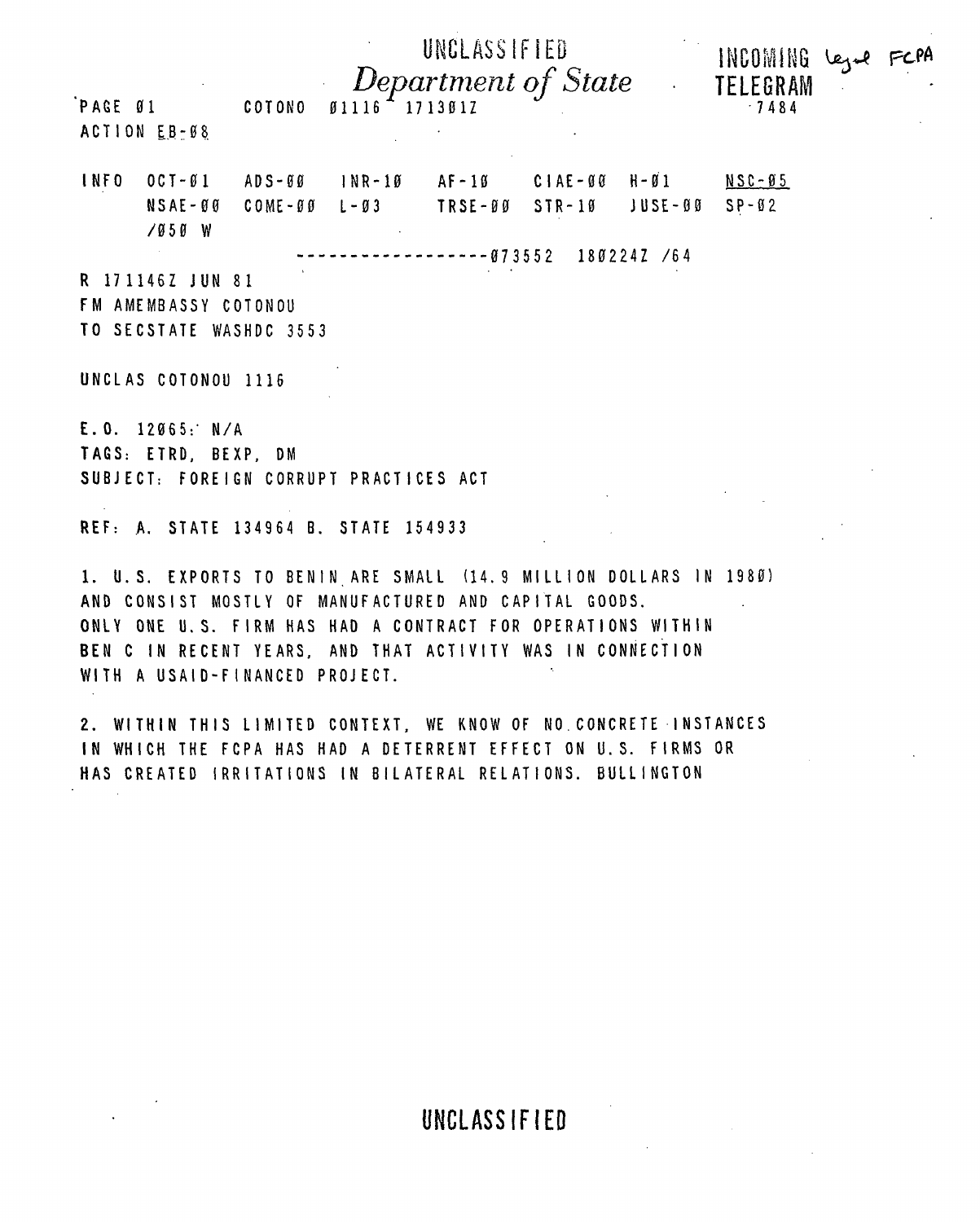## UNCLASSIFIED Department of State

PAGE 01 MARTIN 00526 1715022 ACTION EB-08

**TFLEGRAM** 7838

INCOMING

|              | $INFO$ $OCI-01$ $ADS-00$ $INR-10$ $EUR-12$ $CIAE-00$ $H-G1$ $NSC-05$           |  |  |  |
|--------------|--------------------------------------------------------------------------------|--|--|--|
|              | $ARA - 16$ $NSAE - 99$ $COME - 90$ $L - 93$ $TRSE - 99$ $STR - 10$ $JUSE - 99$ |  |  |  |
| SP-02 /068 W |                                                                                |  |  |  |

 $------075074$  180408Z /15

R 1710457 JUN 81 FM AMCONSUL MARTINIQUE TO SECSTATE WASHDC 4672 INFO AMEMBASSY PARIS

UNCLAS MARTINIQUE 526

E.O. 12065: NA TAGS: ETRD, BEXP, FW SUBJ: FOREIGN CORRUPT PRACTICES ACT (FCPA)

REF: STATE 134964

1. IN RESPONCE TO THE REFERENCED MESSAGE (RECEIVED IN MARTINIQUE ON JUNE 15), WE KNOW OF NO INSTANCES WHERIN AMERICAN FIRMS LOST OUT ON BIDDING FOR LOCAL CONTRACTS BECAUSE OF AMBIGUITIES OF THE PRESENT ACT. NOR ARE WE AWARE OF ANY INSTANCE IN WHICH THE EXTRATERRITORIAL PROVISIONS OF THE ACT WERE AN EMBARRASSMENT TO LOCAL OFFICIALS.

2. IT SHOULD BE NOTED THAT THE LOCAL MARKET IS OUITE SMALL AND ONLY RARELY ARE THERE SIGNIFICANT OPPORTUNITIES FOR AMERICAN FIRMS TO BID ON SIGNIFICANT CONTRACTS. DWYER

**UNCLASSIFIFD**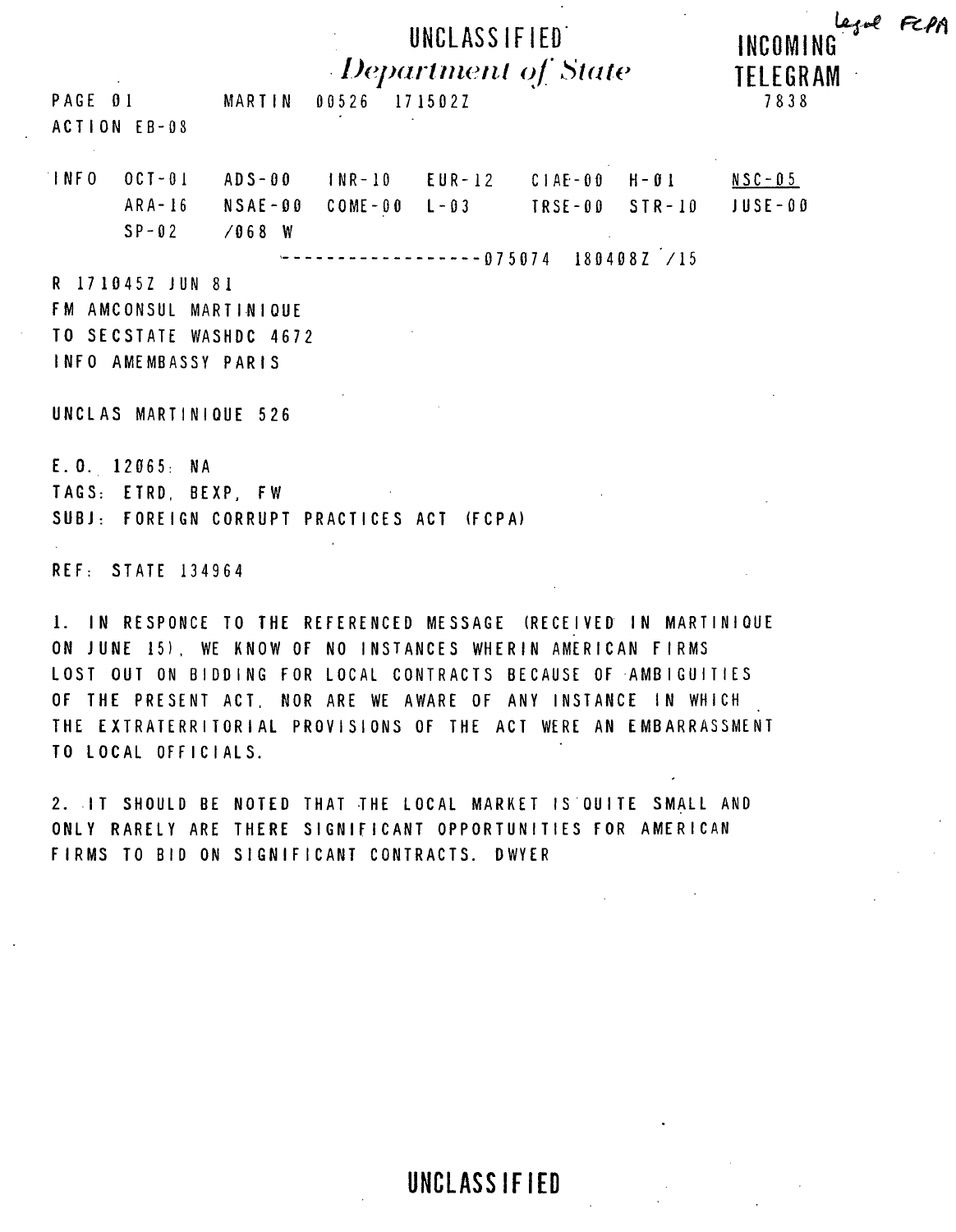## UNCLASSIFIED Department of State

legal FCPA INCOMING TELEGRAM

|                  | PAGE 01 PRAGUE 02461 1711517<br>ACTION EB-08 |  |                                                                                                                                       |  | 7277 |
|------------------|----------------------------------------------|--|---------------------------------------------------------------------------------------------------------------------------------------|--|------|
|                  |                                              |  | INFO OCT-01 ADS-00 INR-10 EUR-12 CIAE-00 H-01 NSC-05<br>$NSAE - 00$ $COME - 00$ $L - 03$ $TRSE - 00$ $STR - 10$ $JUSE - 00$ $SP - 02$ |  |      |
|                  | $/052$ W                                     |  | $-$ ------------------072423 1801147 /14                                                                                              |  |      |
|                  | R 1706262 JUN 81                             |  |                                                                                                                                       |  |      |
|                  | FM AMEMBASSY PRAGUE                          |  |                                                                                                                                       |  |      |
|                  | TO SECSTATE WASHDC 4205                      |  |                                                                                                                                       |  |      |
|                  | UNCLAS PRAGUE 2461                           |  |                                                                                                                                       |  |      |
|                  | $E$ , 0, 12065: N/A                          |  |                                                                                                                                       |  |      |
|                  | TAGS: ETRD. BEXP                             |  |                                                                                                                                       |  |      |
|                  |                                              |  | SUBJECT: FOREIGN CORRUPT PRACTICES ACT (FCPA): S 788; CHAFEE                                                                          |  |      |
| <b>AMENDMENT</b> |                                              |  |                                                                                                                                       |  |      |
|                  | REF: STATE 134964                            |  |                                                                                                                                       |  |      |

1. U.S. FIRMS SEEKING TO DO BUSINESS IN CZECHOSLOVAKIA HAVE ENOUGH OTHER PROBLEMS. PRIMARILY POLITICAL. THAT FCPA IS AT BEST A MINOR HINDRANCE, WE HAVE NOTED NO SPECIFIC COMPLAINTS ABOUT IT

2. WE KNOW OF NO EMBARRASSMENT TO CZECHOSLOVAK OFFICIALS ARISING FROM FCPA. MORTON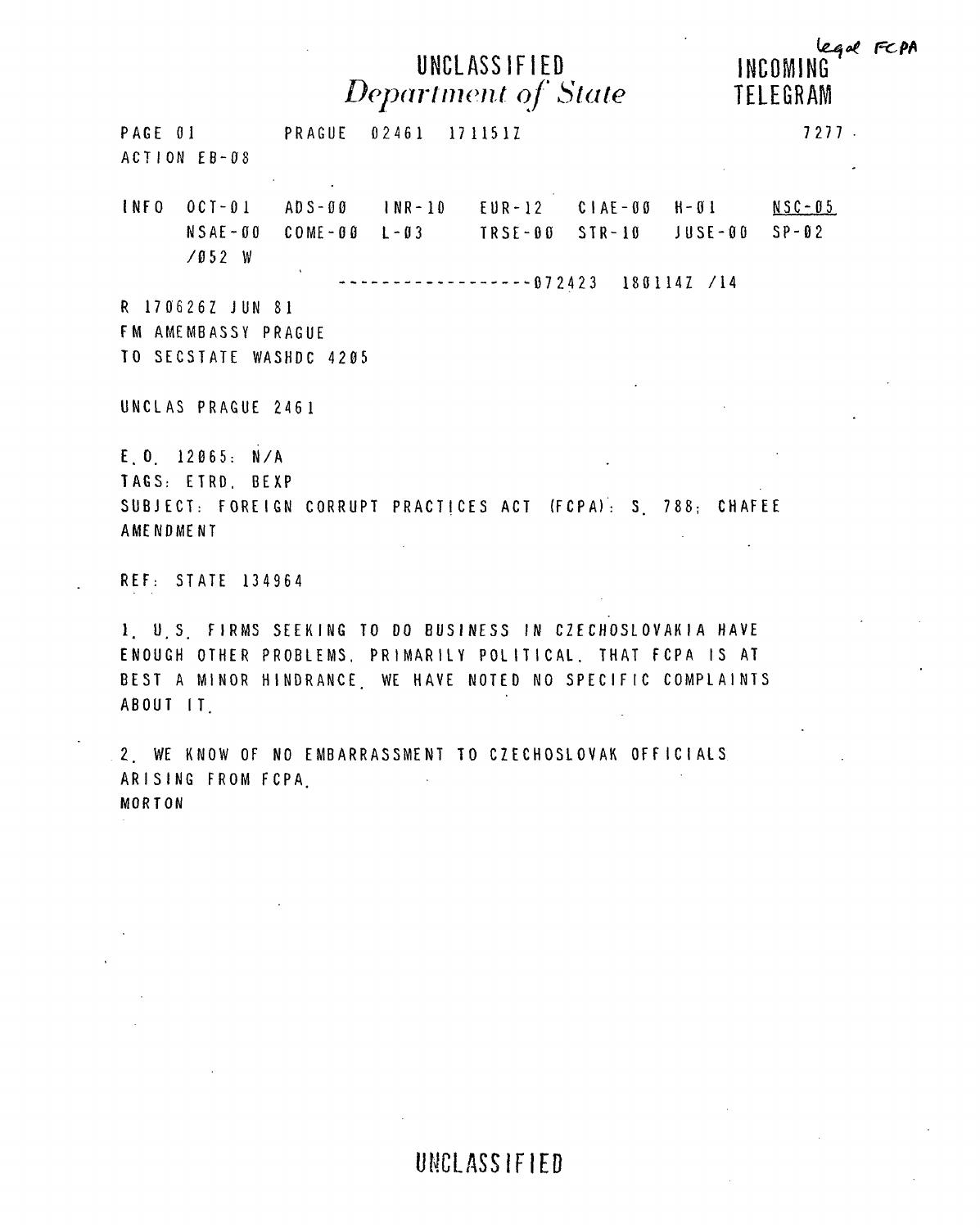UNCLASSIFIED INCOMING Department of State TELEGRAM 07794 1623367

FLPA

لوحده

4951

PAGE 01 MEXICO ACTION EB-08

INFO  $OCI - 01$   $ADS - 00$   $INR - 10$   $CIAE - 00$   $H - 01$  $NSC - 05$  $ARA-16$  $NSAE - BO$   $COME - BO$   $L - B3$ TRSE-00 STR-10  $JUSE - 0.0$  $SP - 02$  $\angle$ 056 W

 $--------056502$  1714127 /52

R 162329Z JUN 81 FM AMEMBASSY MEXICO TO SECSTATE WASHDC 2896

UNCLAS MEXICO 07794

E.O. 12065 N/A TAGS: ETRD, BEXP, MX SUBJECT: FOREIGN CORRUPT PRACTICES ACT

REF: STATE 134964

WE ARE UNABLE TO CITE CONCRETE CASES IN WHICH WE HAVE KNOWLEDGE THAT U.S. FIRMS LOST CONTRACTS BECAUSE OF THE AMBIGUITIES OF THE PRESENT ACT OR IN WHICH THE EXTRATERRITORIAL REACH OF THE ACT HAS CAUSED EMBARRASSMENT TO MEXICAN OFFICIALS. WE DO BELIEVE STRONGLY, HOWEVER, THAT IT IS NECESSARY TO CLARIFY THE RELATIONSHIP BETWEEN U.S. PRINCIPALS AND MEXICAN AGENTS. MOST MEXICAN AGENTS REPRESENT A NUMBER OF FOREIGN FIRMS AND DO NOT FEEL THEMSELVES SUBJECT TO THE CONTROL OF ANY ONE OF THEM. IT WOULD THEREFORE BE HIGHLY UNREASONABLE TO HOLD THE U.S. PRINCIPALS RESPONSIBLE FOR THEIR ACTIVITIES.

GAVIN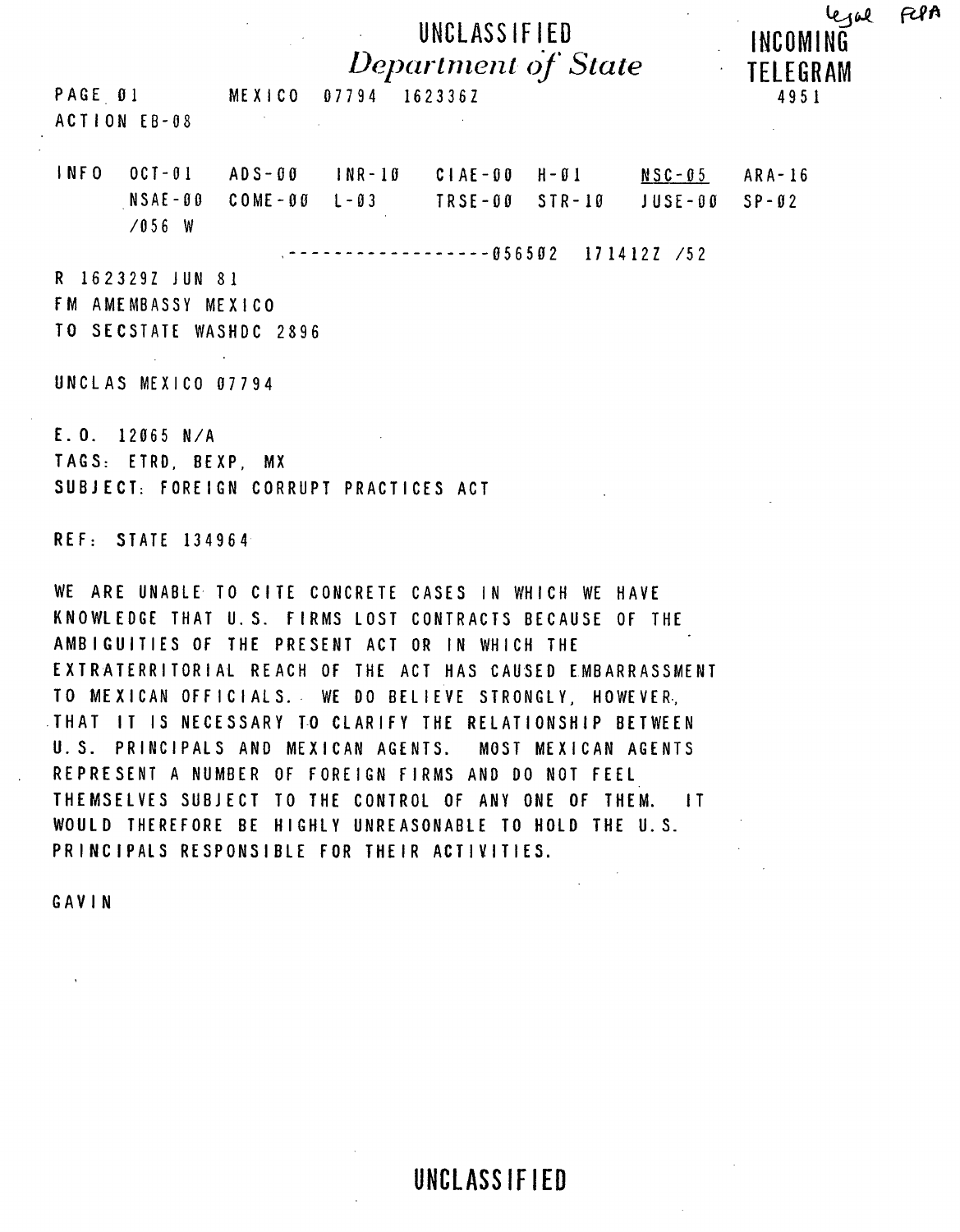UNCLASSIFIED Department of State PAGE 01 HONG K  $09733 - 2320052$ ACTION EB-08 INFO OCT-01 ADS-00 INR-10 CIAE-00 EA-12 H-01  $NSC - 05$ TRSE-00 -STR-11 JUSE-00 SP-02  $\sqrt{053}$  W  $NSAE - BG$   $L - B3$  $--------2452742409247/14$ R 2304557 JUN 81 FM AMCONSUL HONG KONG TO SECSTATE WASHDC 5676 USDOC WASHDC **INFO AMEMBASSY MANILA** AMEMBASSY TOKYO UNCLAS HONG KONG 9733 **TOKYO FOR EDO**  $E. 0. 12065: N/A$ TAGS: ETRD. BEXP. HK SUBJECT: FOREIGN CORRUPT PRACTICES ACT (FCPA) - S. 708, CHAFEE **AMENDMENT** REF: STATE 134964 1. POST UNABLE TO CONFIRM THAT FOREIGN CORRUPT PRACTICES ACT (FCPA) HAS HAD A DETERRENT EFFECT ON BUSINESS OR HAS CAUSED EMBARRASSMENT TO ANY FOREIGN OFFICIALS IN HONG KONG. CONSENSUS IS THAT FCPA IS NOT A MAJOR ISSUE IN HONG KONG. BUT THAT IT IS A DETERRENT TO TRADE IN SOME OTHER COUNTRIES IN THE REGION. 2. HONG KONG HAS VERY ACTIVE AND VIGOROUS INDEPENDENT COMMISSION AGAINST CORRUPTION (ICAC). POST BELIEVES **ICAC HAS DONE MUCH TO ELIMINATE AND EVEN PREVENT** CORRUPT PRACTICES IN THE BUSINESS COMMUNITY. 3. LOCAL AMCHAM LEADERSHIP REPORTS THAT FCPA HAS BEEN AN ISSUE AT SEVERAL REGIONAL AMCHAM MEETINGS. AMCHAM FEELS THAT FCPA IS POORLY WRITTEN, AND THAT CLARIFICATION OF THE ACT WOULD HELP A LOT. AMCHAM SUPPORTS THE CHAFEE AMENDMENT AS A DISTINCT IMPROVEMENT TO THE FCPA. 4. POST UNABLE TO OBTAIN SPECIFIC EXAMPLES OF DETERRENT EFFECT OF FCPA IN OTHER COUNTRIES OF REGION. **SHOESMITH** 

UNCLASSIFIED